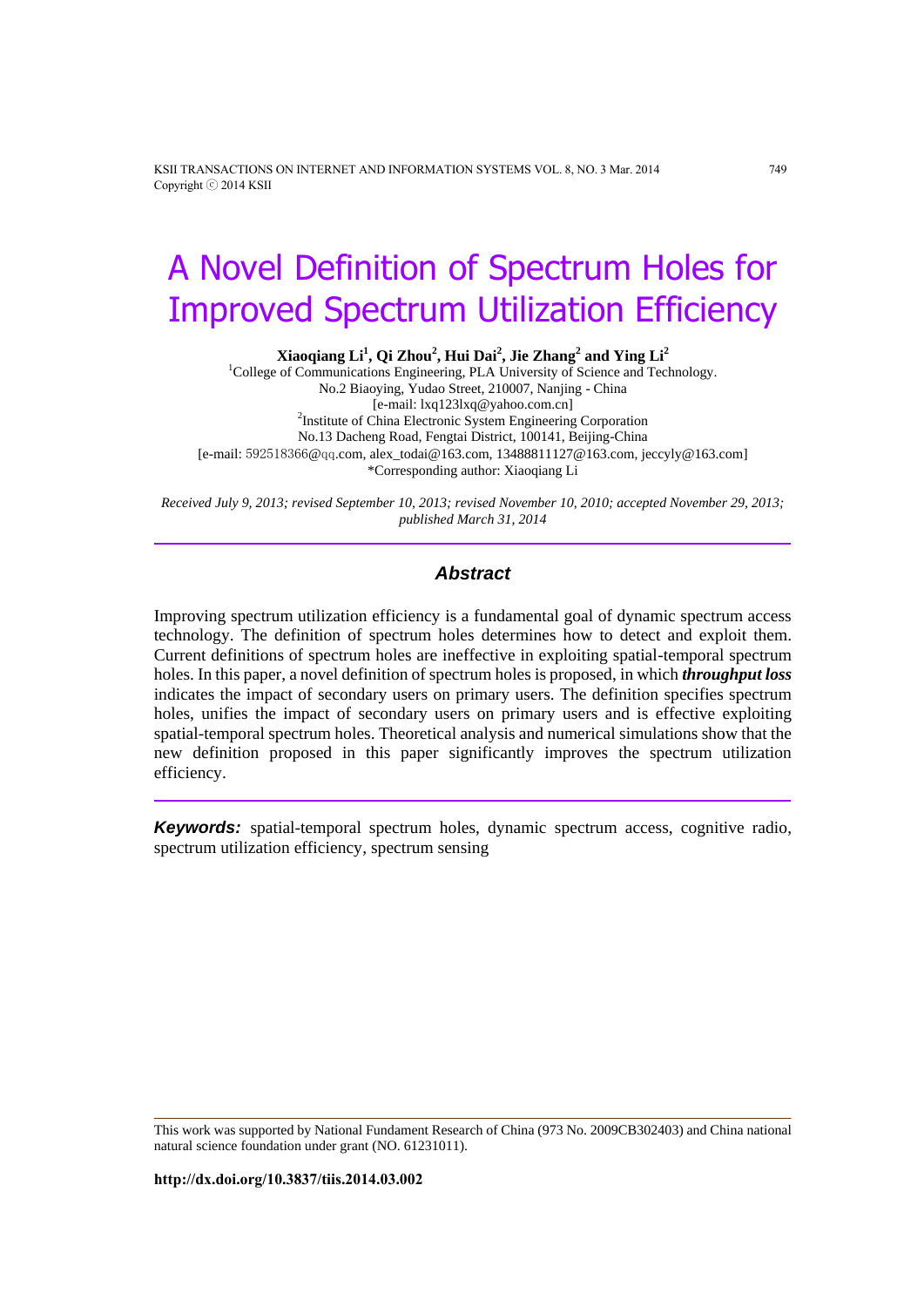### **1. Introduction**

Radio frequency spectrum is a precious resource for wireless communication systems. With the rapid development of wireless communication services, there is an increasing demand for spectrum. Existing static spectrum allocations policies have resulted in the low utilization of spectrum[1-4]. The dynamic spectrum access (DSA) policy is proposed as an alternative to efficiently use radio spectrum[5-8]. In DSA, portions of the spectrum are allocated to one or more users, known as primary users (PUs). Spectrum use is not exclusively granted to these users, although they have a higher priority. Other users, referred to as secondary users (SUs), can also access the allocated spectrum, provided the PUs are properly protected. By doing so, the radio spectrum is reused opportunistically, thereby significantly improving the spectrum utilization[5-8].

Cognitive radio (CR) technology is an important means to realize DSA. Users with cognitive functions can sense the spectrum environment using intelligent means. They can automatically search and use available spectrum, thereby realizing authorized spectrum sharing  $[5-8]$ . In [9], a spectrum hole is defined as a (time, location, frequency-band)-tuple that a secondary user can use, while maintaining interference with all primary systems within an acceptable level.

In order to reuse the spectrum, a secondary user must be able to reliably identify a spectrum hole. In the above definition of a spectrum hole, the key factor is the impact of SUs on PUs. For a temporal spectrum hole, the impact refers to the probability when PUs and SUs simultaneously use the same spectrum. This has been referred to as the collision probability[10]. The collision probability ignores the position relationship between SUs and PUs, which is essential for exploiting spatial spectrum opportunities. For a spatial spectrum hole, this impact refers to power which is received by primary receriver from secondary transmitters, referred to as interference [11-13]. It alternately refers to the outage probability of the primary receiver, which is a function of the interference. The interference and the outage probability only reflect the intensity of the interfering signal. They does not reflect the duration of the interference. It also cannot fully reflect the impact of SUs on PUs. In [14], the Bayesian risk function was minimized by selecting the sensing threshold. This was a tradeoff between the risk of collision probability and secondary users losing communication opportunity.This tradeoff exploited both the temporal and spatial spectrum opportunity, and greatly improved the spectrum utilization. However, it lacks a theoretical basis. In [15], a three-region scheme for space-time spectrum sensing and access was designed with one primary transmitter at the center. This includes the black, grey, and white region. However, the authors have not jointly considered the interference and collision probability, as above, which doesn't fully reflect the impact of SUs on PUs.

In this paper, the average throughput loss percentage (hereafter referred to as throughput loss) of the PUs reflects the impact of SUs on PUs. The throughput loss is a comprehensive indicator, which contains the collision probability and intensity of interference. It unifies the impact of SUs on PUs in the spatial-temporal spectrum holes. Considering the throughput loss improves the spectrum utilization .In addition, the throughput loss is more intuitive, compared to Bayesian risk criteria. In this paper we design networks and channel models. Through theoretical analysis and numerical simulations, it is shown that the throughput loss is a more effective impact indicator than conventional indicators (e.g., collision probability, interference, and Bayesian risk) in terms of spectrum utilization.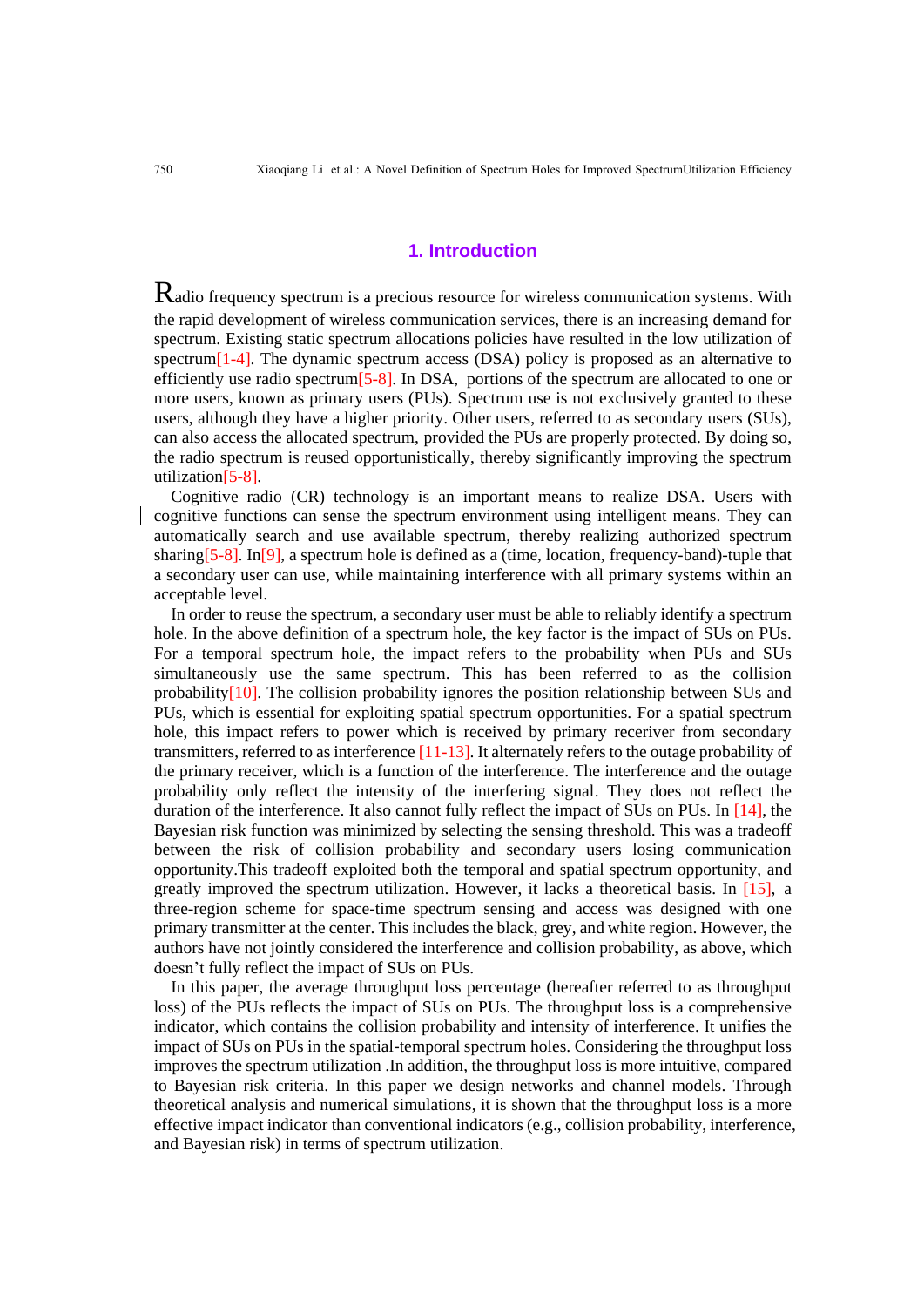KSII TRANSACTIONS ON INTERNET AND INFORMATION SYSTEMS VOL. 8, NO. 3 Mar. 2014 751 Copyright ⓒ 2014 KSII

The remainder of this paper is organized as follows. In section 2, we propose the spectrum holes definition with throughput loss as an impact indicator. In section 3, we introduce the networks and channel models to verify the definition. In section 4, we derive the optimal scheme of spectrum hole utilization in the models. In section 5, this definition is compared to conventional definitions of spectrum holes. In section 6, the numerical simulations and analysis are presented. In section 7, we conclude this research.

# **2. Spectrum Holes Definition**

The definition of spectrum holes determines how to detect and exploit them. In this definition, the impact of SUs on PUs is a key factor. Conventional definitions of spectrum holes have many shortcomings. In this section, we first define spectrum holes with throughput loss as an impact indicator.

The average throughput loss percentage of PUs indicates the impact of SUs on PUs as

$$
k = \frac{T_p^{\text{max}} - T_p^{\text{ave}}}{T_p^{\text{max}}} ? 100\%
$$
 (1)

where  $T_p^{\text{max}}$  is the maximum average throughput of PUs and  $T_p^{\text{ave}}$  is the average throughput of PUs. This can be predicted through channel models, provided a secondary transmitter (ST) is used.

The proposed definition of a spectrum holes is as follows:

*Definition*: a spectrum hole is defined as a (time, location, frequency-band)-tuple that a secondary user can use, while maintaining the throughput loss to all primary users in the specified frequency band within an acceptable level.

Choosing a suitable value for  $k$  is important. In a practical system, PUs cannot always work at the maximum average throughput. There is spare throughput against all kinds of interference. We choose a suitable value for  $k$  to guarantee QoS of the PUs and make the SUs attain the maximum throughput.

#### **3. Network and Channel Models**

#### **3.1 Networks Model**

As shown in **Fig. 1**, we consider a network model consisting of a pair of fixed PUs (including a primary transmitter (PT) and a primary receiver (PR)) and a pair of SUs (including a secondary transmitter (ST) and a secondary receiver (SR)). The SUs opportunistically exploit a spectrum band licensed to the PUs. Assume that the PUs are rate-adaptive digital communication systems, and occupy the spectrum band with a probability *q* .

In **Fig. 1**, PT is located in the origin of coordinates. The coordinates of PR, ST, and SR are labeled in the respective brackets. The angle between the communication direction from ST to SR and the X-axis is  $f$ . The angle between the communication direction from PT to PR and the X-axis is  $q \cdot r$  is the distance from PT to ST.  $r_p$  and  $r_s$  denote the communication distance of the PUs and SUs, respectively.  $d_{ps}$  denotes the distance from PT to SR.  $d_{sp}$ denotes the distance from ST to PR.

$$
d_{ps} = \sqrt{r^2 + r_s^2 + 2rr_s \cos f}
$$
 (2)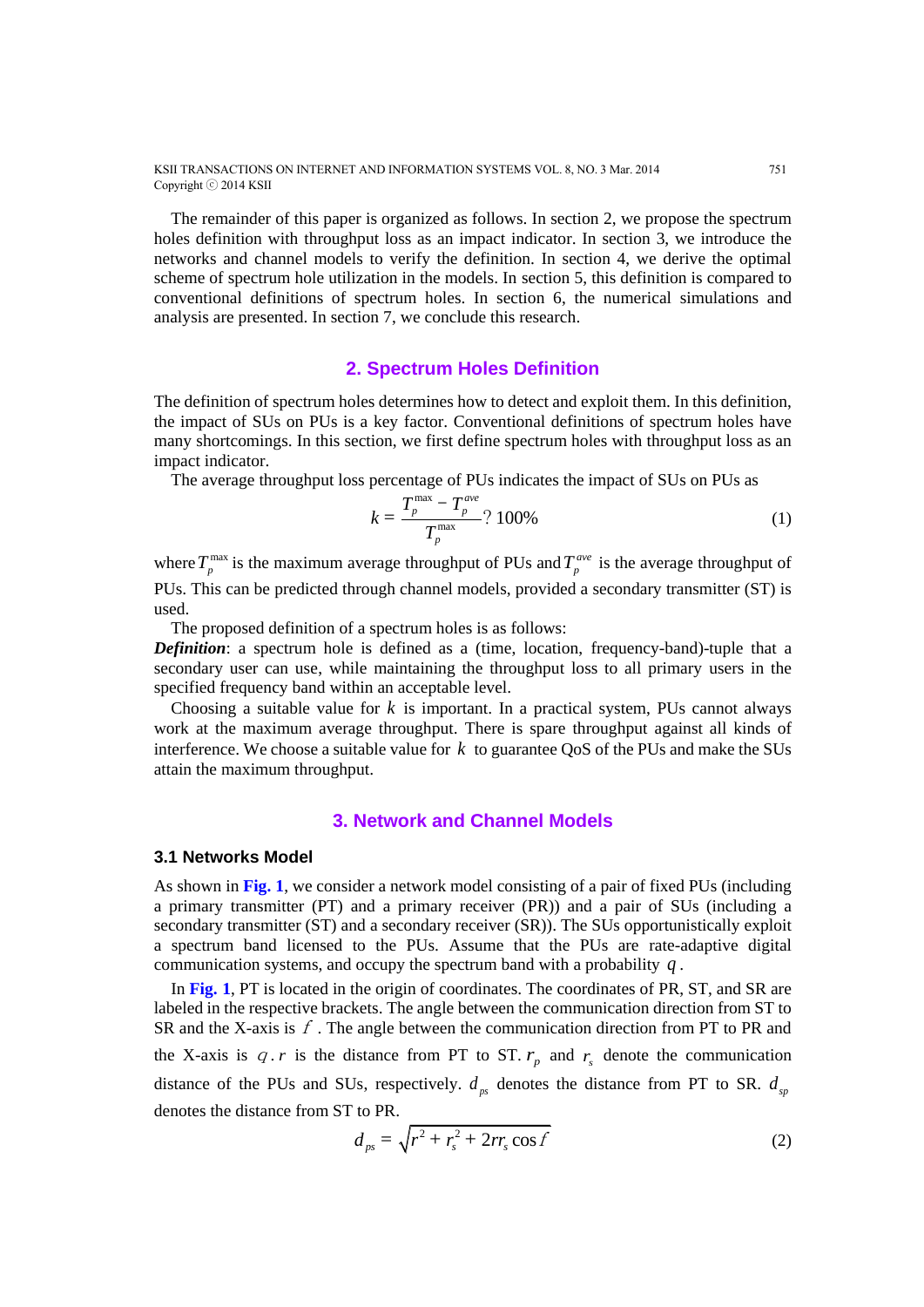752 Xiaoqiang Li et al.: A Novel Definition of Spectrum Holes for Improved SpectrumUtilization Efficiency

$$
d_{sp} = \sqrt{r^2 + r_p^2 - 2rr_p \cos q}
$$
 (3)

In Fig. 1, the circles with radius *dare the protected regions*. Any active transmitter cannot be inside this region, to exclude the possibility that the receive signal and interference power reaches infinity. It's worth noting that the protected region of ST is used to exclude the possibility that the sensing receive power reaches infinity.



**Fig. 1.** Network model

#### **3.2 Channel Model**

Consider a wireless channel model with both large-scale path loss and small-scale fading. Free-space path loss,  $h_{PL}$ , models the average power changing with distance. Rayleigh fading  $h_{FD}$  is adopted for small-scale variation. The channel model between any Tx-Rx pair can then be written as follows:

$$
h = h_{PL} \, ? h_{FD} \tag{4}
$$

where  $h_{FD} \sim \mathcal{CN}(0,1)$  is a complex circular Gaussian random variable with independent real and imaginary parts with equal variance; and

$$
h_{PL} = \frac{A}{r^{a/2}}
$$
 (5)

where *A* is a constant dependent upon the frequency and transmitter/receiver antenna gain, *r* is the distance between the Tx-Rx pair, and  $a$  is the path loss exponent. Without loss of generality, we normalize  $A = 1$  for simplicity and consider  $a^3$  2, which is typical in practical applications.

#### **3.3 Signal and Sensing Models**

To sense the primary transmission, ST must perform a hypothesis test between the following two hypotheses:  $\mathcal{H}_0$  (primary signal absent) and  $\mathcal{H}_1$  (primary signal present). This test is conducted as follows:

$$
y(i) = \frac{1}{2} \frac{w(i)}{x(i) + w(i) : \mathcal{H}_0} \ (i = 1, 2, \cdots, N)
$$
 (6)

where N is the number of samples,  $y(i)$  is the received samples at ST,  $x(i) \Box C\mathcal{N}(0, s_x^2)$  is the signal received at ST from PT after path loss and fading, and  $w(i)$  is assumed to be a circularly-symmetric complex Gaussian random variable with mean zero and one-sided power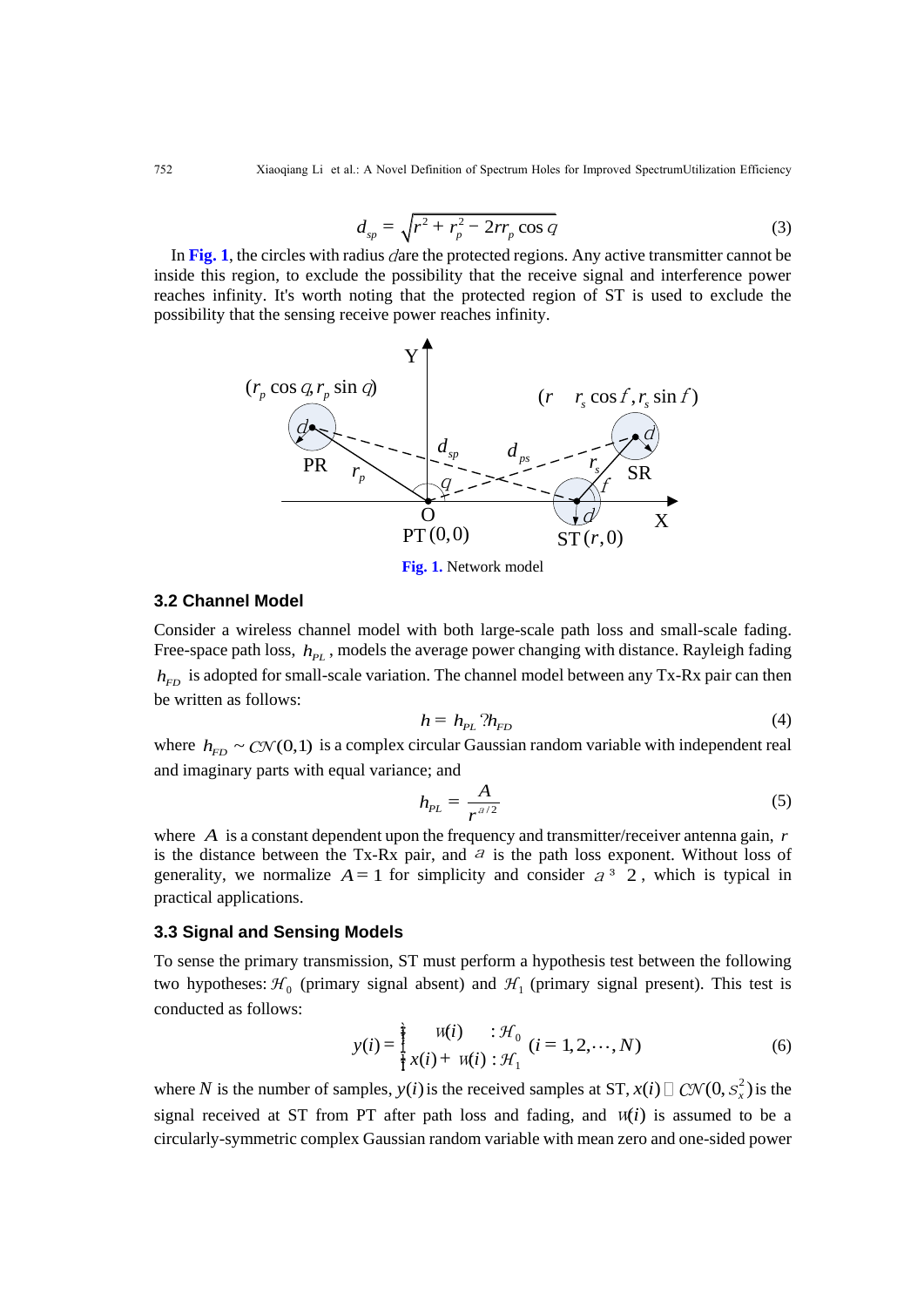spectral density  $S_w^2$ , namely,  $W(i) \square$   $CN(0, S_w^2)$ . Based on the channel model in (4),  $S_x^2 = P_p h_{PL}^2 d$  where  $P_p$  is transmit power of PT. The primary signal  $x(i)$  is independent of the noise  $W(i)$ .

The decision statistic is  $Y = \frac{1}{N} \mathop{\bigg|}^N \limits (y(i))^2$  $i=1$  $Y = \frac{1}{N} \hat{A}$   $|y(i)|^2$ . The probabilities of miss detection  $p_m$  = Pr { $\mathcal{H}_0/\mathcal{H}_1$ } and false alarm  $p_f$  = Pr { $\mathcal{H}_1/\mathcal{H}_0$ } are [16]:  $(e,N) = Q\Big((g+1-\frac{e}{s_w^2})\sqrt{\frac{N}{2g+1}}\Big)$  $p_m (e, N) = Q \Big( (g + 1 - \frac{e}{s_w^2}) \sqrt{\frac{N}{2g}}$ w (7)  $p_f (e,N) = Q((\frac{e}{s^2} - 1)\sqrt{N})$ w e  $e(N) = Q\Big(\frac{e}{s_m^2} -$ (8)

where  $g$  is the signal to noise ratio (SNR) at ST,  $g = P_p r^{-a} s_w^{-2}$  in the above channel model, and *e* is the decision threshold.  $Q(x) = \frac{1}{2p} \int_{x}^{x} exp(-\frac{t^2}{2}) dt$  $=\frac{1}{2p}\overrightarrow{O}_r^{\mathcal{F}}$  exp $\left(-\frac{t^2}{2}\right)dt$  is the tail probability of the standard normal distribution.

#### **4. Optimization of Spatial-Temporal Spectrum**

#### **4.1 Channel States**

In DSA, for a temporal spectrum hole, SUs cannot simultaneously operate in the same channel with the PUs. Collision between the SUs and PUs may only occur due to sensing errors. But for a spatial-temporal spectrum hole, we allow for it if the distance from PR is far enough. So, we model the spectrum access process as a four-state process, where state 0 means no user operates in the channel. State 1 means the PUs operate in the channel. State 2 means the SUs operate in the channel. State 3 means both the PUs and the SUs operate in the channel. The channel state set is  $S \sqcup \{0,1,2,3\}$ . It is assumed that PUs occupy the spectrum band with a probability q and SUs opportunistically occupy it. The probability in every channel state is, respectively:

$$
P_0 = (1 - q)p_f \tag{9}
$$

$$
P_1 = q(1 - p_m) \tag{10}
$$

$$
P_2 = (1 - q)(1 - p_f) \tag{11}
$$

$$
P_3 = qp_m \tag{12}
$$

### **4.2 Throughput Achieved in Every Channel State**

In the system models described above, we assume the bandwidth is 1Hz. As the network model only consists of a pair of PUs and SUs, we replace the throughput with channel capacity [17]. The throughput of the PUs achieved in state1 is

$$
R_{1}^{p} = \log_{2} \bigg\{ \prod_{i=1}^{p} + \frac{P_{p} r_{p}^{-a}}{S_{w}^{2}} \bigg\} \frac{1}{2}
$$
\n(13)

The throughput of the SUs achieved in state2 is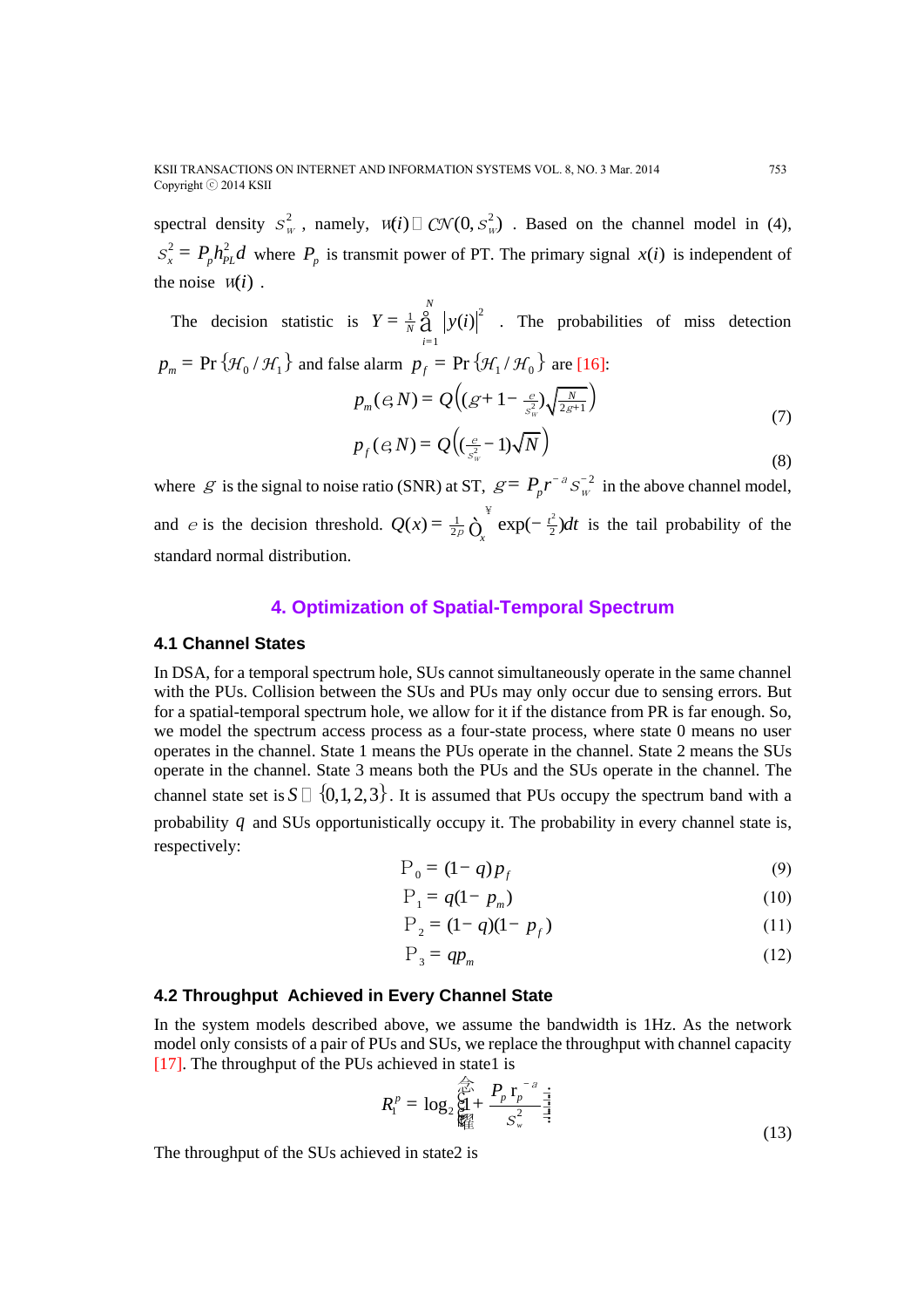$$
R_2^s = \log_2 \bigg\{ \sum_{k=1}^{\frac{\sqrt{2\lambda}}{\sqrt{2\lambda}}} + \frac{P_s \, \mathbf{r}_s^{-a}}{S_w^2} \, \frac{1}{\frac{1}{\cdot} \cdot \mathbf{r}} \bigg\} \tag{14}
$$

where  $S^2_w$  is power of the additive white Gaussian noise (AWGN),  $P_p$  is the transmission power for the PUs, and  $P_s$  is the transmission power for the SUs.

We assume that the SUs and PUs can vary their data rate through a combination of adaptive modulation and coding. This allows the transmitter and receiver to employ the most reliable communication at the highest rate permitted, given the signal-to-interference-plus-noise ratio (SINR).We assume that they use random Gaussian codebooks. As a result, their transmitted signals can be treated as white Gaussian processes. The transmission of other users is treated as Gaussian noise. The maximal rate of users when the secondary user and the primary user share the spectrum can be represented as follows:

The throughput of the SUs achieved in state3 is

3 2 <sup>2</sup> r log 1 *w <sup>s</sup> s s p ps P R P d* a a s - - = + 念ç ç ç ç曜 + ÷÷÷÷÷ (15)

The throughput of the PUs achieved in state3 is

$$
R_3^p = \log_2 \bigg\{ \sum_{k=1}^{m} + \frac{P_p \, r_p^{-a}}{S_w^2 + P_s d_{sp}^{-a}} \bigg\} \bigg\}
$$
 (16)

#### **4.3 Optimization of Spatial-Temporal Spectrum for Proposed Definition**

The average throughput of the SUs is

of the SUs is  
\n
$$
T_s = P_2 R_2^s + P_3 R_3^s = (1 - q)(1 - p_f)R_2^s + qp_m R_3^s
$$
\n(17)

The average throughput of the PUs is

of the PUs is  
\n
$$
T_p^{ave} = P_1 R_1^p + P_3 R_3^p = q R_1^p - q p_m (R_1^p - R_3^p)
$$
\n(18)

The maximum average throughput of the PUs is  $T_n^{\max}$ 1  $T_p^{\max} = qR_1^p$ .

Maximizing the available spatial-temporal spectrum opportunity using the spectrum holes

definition in this paper can be formulated as follows:  
OP1: 
$$
\max_{p_f} ((1 - q)(1 - p_f)R_2^s + qp_m R_3^s)
$$
(19)

$$
P_f
$$
\nSubject to:  $qR_1^p - qp_m(R_1^p - R_3^p)$ ? (1  $k)qR_1^p$  (20)

where  $0 \# k$  1 is a scaling factor that denotes the maximum average throughput loss ratio that is acceptable for PUs due to interference of the SUs. We first introduce the following proposition to solve this problem:

**Proposition1**:  $p_f$  is a decreasing function of  $p_m$ .

*Proof:* According to (7) and (8), we can obtain:

$$
\frac{dp_f}{de} = -\frac{\sqrt{N}}{2ps_w^2}e^{-\frac{N(e-s_w^2)^2}{2s_w^4}}
$$
(21)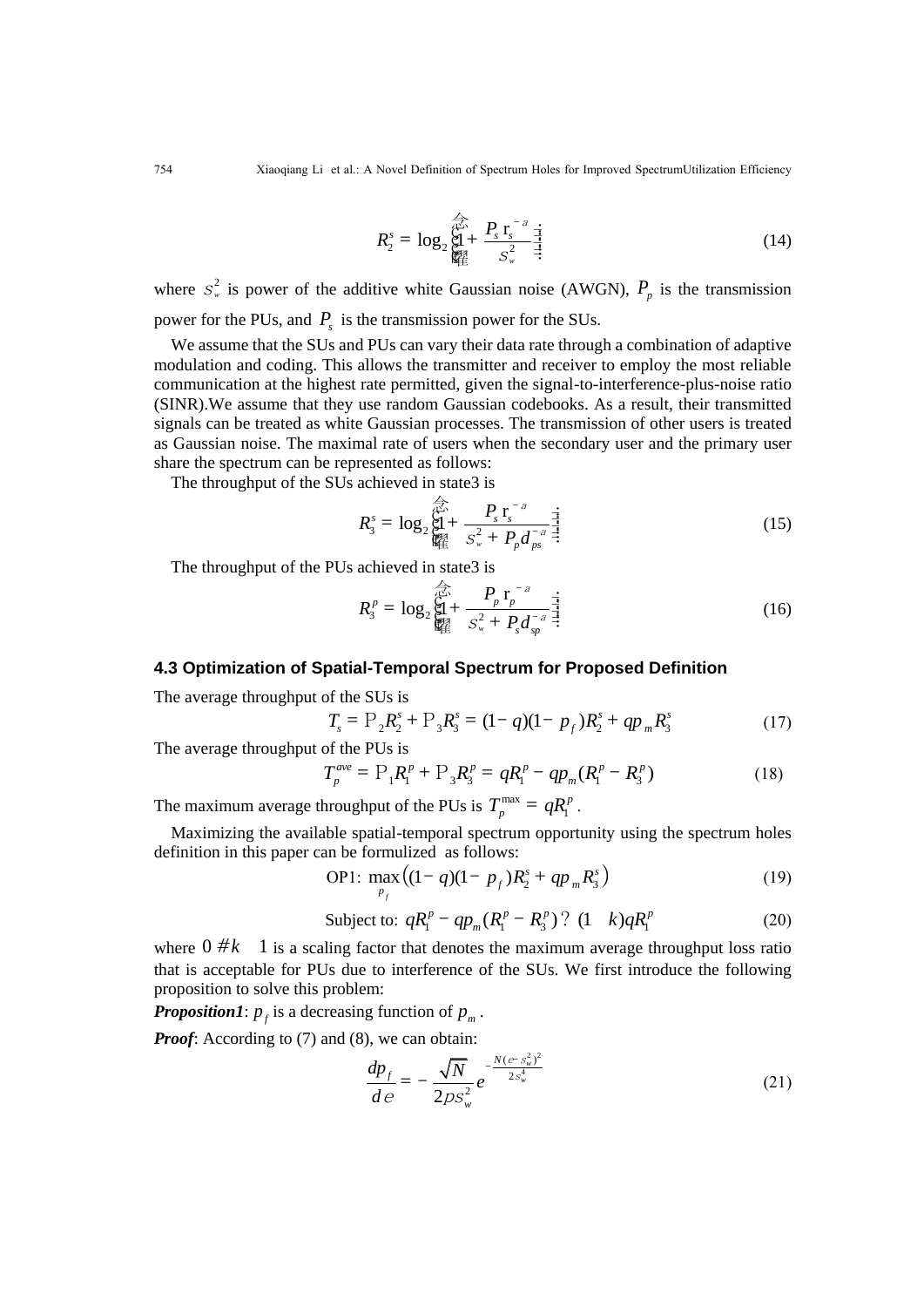KSII TRANSACTIONS ON INTERNET AND INFORMATION SYSTEMS VOL. 8, NO. 3 Mar. 2014 755 Copyright ⓒ 2014 KSII

$$
\frac{dp_m}{de} = \frac{\sqrt{N(2g+1)}}{2p(2g+1)s_w^2}e^{-\frac{N(e-s_w^2 - gs_w^2)^2}{2(2g+1)s_w^4}}
$$
(22)

So,

$$
\frac{dp_f}{dp_m} = \frac{dp_f}{de} \cdot \frac{de}{dp_m} \quad 0 \tag{23}
$$

Therefore  $p_f$  is a decreasing function of  $p_m$ . Proposition 1 is proved.

The objective function in equation (19) is a [decreasing](app:ds:decreasing) [function](app:ds:function) of  $p_f$ .

We can obtain from the constraint condition  $(20)$ :

$$
p_m ? \ kR_1^p \left(R_1^p \ R_3^p\right)^{-1} = p_m^*
$$
 (24)

where  $p_m^*$  denotes the optimal miss detection probability. Because  $p_m$  is a [decreasing](app:ds:decreasing) [function](app:ds:function) of  $p_f$ , the optimal false alarm probability is:

$$
p_f^* = Q\left\{\prod_{m=1}^{T-1} \sqrt{\frac{2g+1}{N}} Q^{-1}(p_m^*) \sqrt{N}\right\}
$$
 (25)

It is worth noting that  $kR_1^p (R_1^p - R_3^p)^{-1} > 1$  can occur when *r* is large enough. However, miss detection probability is not greater than 1. In this case, we order  $p_m^* = 1$  and  $p_f^* = 0$  to maximize the SUs throughput.

The maximum average throughput of the SUs is:<br> $(1 - q)(1 - p_f^*)R_2^s + qp_m^sR_3^s$ 

(26) 
$$
(1 - q)(1 - p_f^*)R_2^* + qp_m^*R_3^s
$$

#### **5. Comparison of the Proposed and Conventional Definitions**

As stated in the introduction, the interference only reflects the intensity of the interfering signal. It does not reflect the duration of the interference signal. So, it cannot fully reflect the impact of SUs on PUs. We only consider the definition based on the collision probability constraint and the Bayesian risk in this section.

#### **5.1 Comparison to the Collision Probability Constraint**

We maximize the available spatial-temporal spectrum using the spectrum holes definition as follows [10]:

OP2: 
$$
\max_{P_f} ((1 - q)(1 - p_f)R_2^s + qp_m R_3^s)
$$
 (27)

$$
Subject to: \quad p_m \oplus \overline{p}_m \tag{28}
$$

where  $\bar{p}_m$  is the minimum miss detection probability. The inequality (28) constrains the collision probability between the PUs and the SUs. We easily obtain the optimal false alarm

probability to maximize the SUs throughout as follows:  
\n
$$
\overline{p}_f = Q \left\{ \prod_{m=1}^{\sqrt{2g+1}} \sqrt{\frac{2g+1}{N}} Q^{-1} \left( \overline{p}_m \right) \sqrt{N} \right\}
$$
\n(29)

The maximum average throughput of the SUs is:<br> $(1-q)(1-\bar{p}_f)R_2^s + q\bar{p}_mR_2^s$ 

$$
(1-q)(1-\bar{p}_f)R_2^s + q\bar{p}_m R_3^s \tag{30}
$$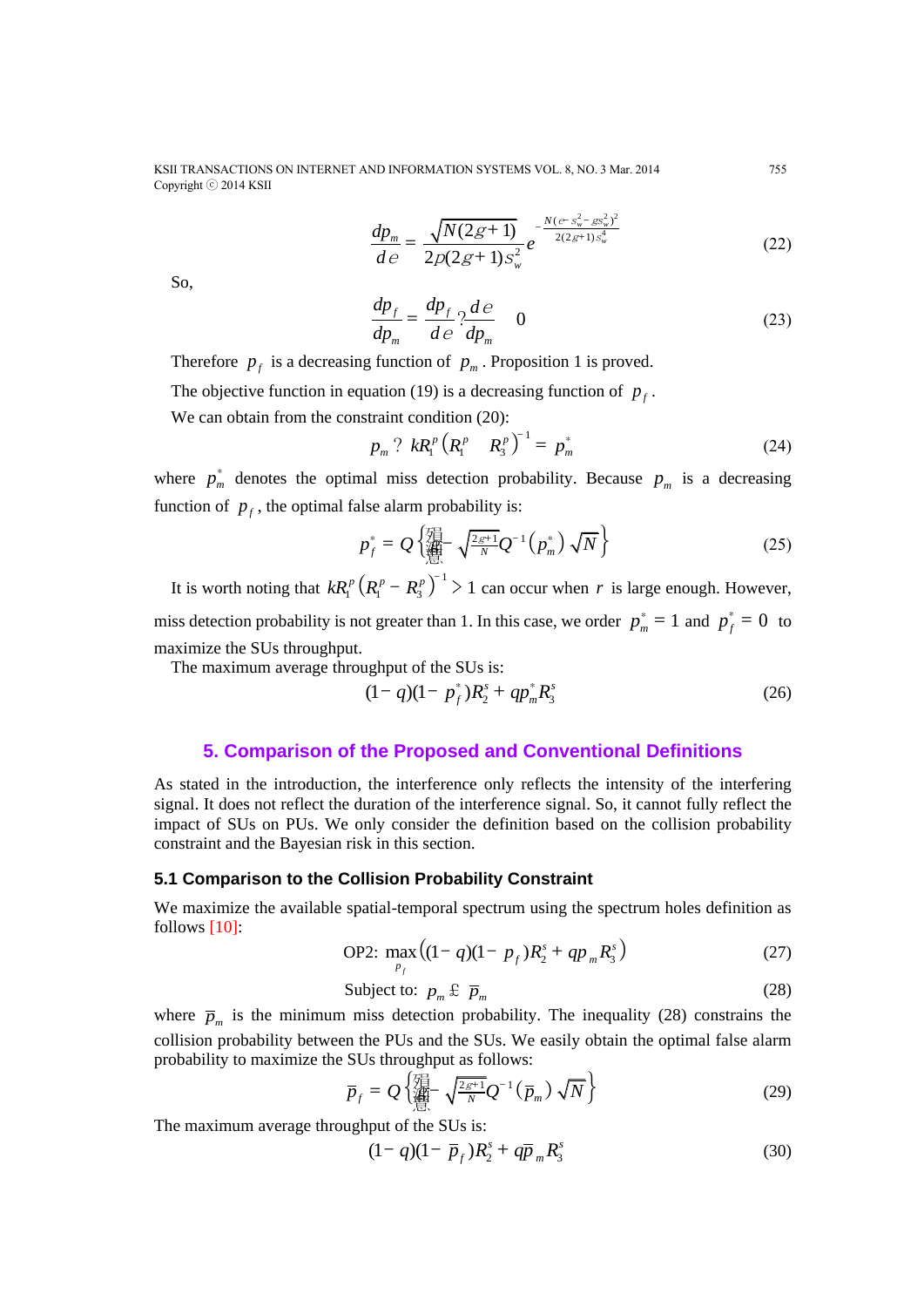In this case, the maximum value of *k* is:

$$
k_m = \bar{p}_m (R_1^p - R_{3\min}^p) / R_1^p
$$
 (31)

where  $R_{3\text{min}}^p$  is the minimum value of  $R_3^p$  in the case of  $d_{sp} = \max(r_p |\sin q|, d)$ . Substituting  $k_m$  into (24), we obtain

$$
\tilde{p}_m^* = \bar{p}_m \left( R_1^p - R_{3\min}^p \right) \left( R_1^p - R_3^p \right)^{-1} \tag{32}
$$

Substituting (32) into (26), we obtain the maximum average throughput of the SUs in the case of  $k = k_m$  in the proposed definition:

$$
(1 - q)(1 - \tilde{p}_f^*)R_2^s + q\tilde{p}_m^*R_3^s \tag{33}
$$

where  $\tilde{p}_f^*$  is obtained by substituting  $p_m^* = \tilde{p}_m^*$  into (25).

Subtracting (30) from (33), we obtain the following:  
\n
$$
(\overline{p}_f - \tilde{p}_f^*)(1 - q)R_2^s + (\tilde{p}_m^* - \overline{p}_m)qR_3^s
$$
\n(34)

It is easy to prove (34) is greater than zero. That is, the definition of spectrum holes based on the throughput loss is more advantageous than the one based on the collision probability constraint in terms of spectrum utilization.

The traditional scheme uses (29), while the proposed scheme uses (25). The computing complexity of the proposed scheme is not much higher than that of the traditional scheme. However, the overhead in the proposed scheme is more than the traditional schemes due to the information required to transmit. The additional overhead is limited in small-scale network.

#### **5.2 Comparison to the Bayesian Criteria**

Using Bayesian criterion, the optimization objective is defined as a risk function involving the miss detection and false alarm probabilities as follows [14]:<br>  $\Re = b(I_{ps} + I_{sp})qp_m(\theta) + L_s(1-q)p_f(\theta)$  (35)

$$
R = b(I_{ps} + I_{sp})qp_{m}(e) + L_{s}(1-q)p_{f}(e)
$$
\n(35)

where  $I_{ps}$  is the interference power from the PT to the SR,  $I_{sp}$  is the interference power from the ST to the PR, and  $L<sub>s</sub>$  is the signal power received by the SR. Both  $p<sub>m</sub>$  and  $p<sub>f</sub>$  are a function of the detection threshold  $e$ .  $b^3$  1 is the penalty parameter to place a higher priority on the PUs link.

The sensing threshold is designed to minimize the risk in the different cases of location information:

$$
\frac{d\mathcal{R}}{d\,e}\Big|_{e=\dot{e}} = 0\tag{36}
$$

and

$$
\frac{d^2 \mathcal{R}}{d\mathcal{e}^2}\Big|_{\mathcal{E} = \mathcal{E}} > 0\tag{37}
$$

Substituting  $(31)$  and  $(32)$  into  $(36)$ , we obtain

$$
\vec{e} - S_w^2 e^- C = 0 \tag{38}
$$

where

$$
C = g s_w^4 / 2 + \frac{(2g+1)s_w^4}{gN} \ln \frac{L_s (1-q)\sqrt{2g+1}}{b(I_{ps} + I_{sp})}
$$
(39)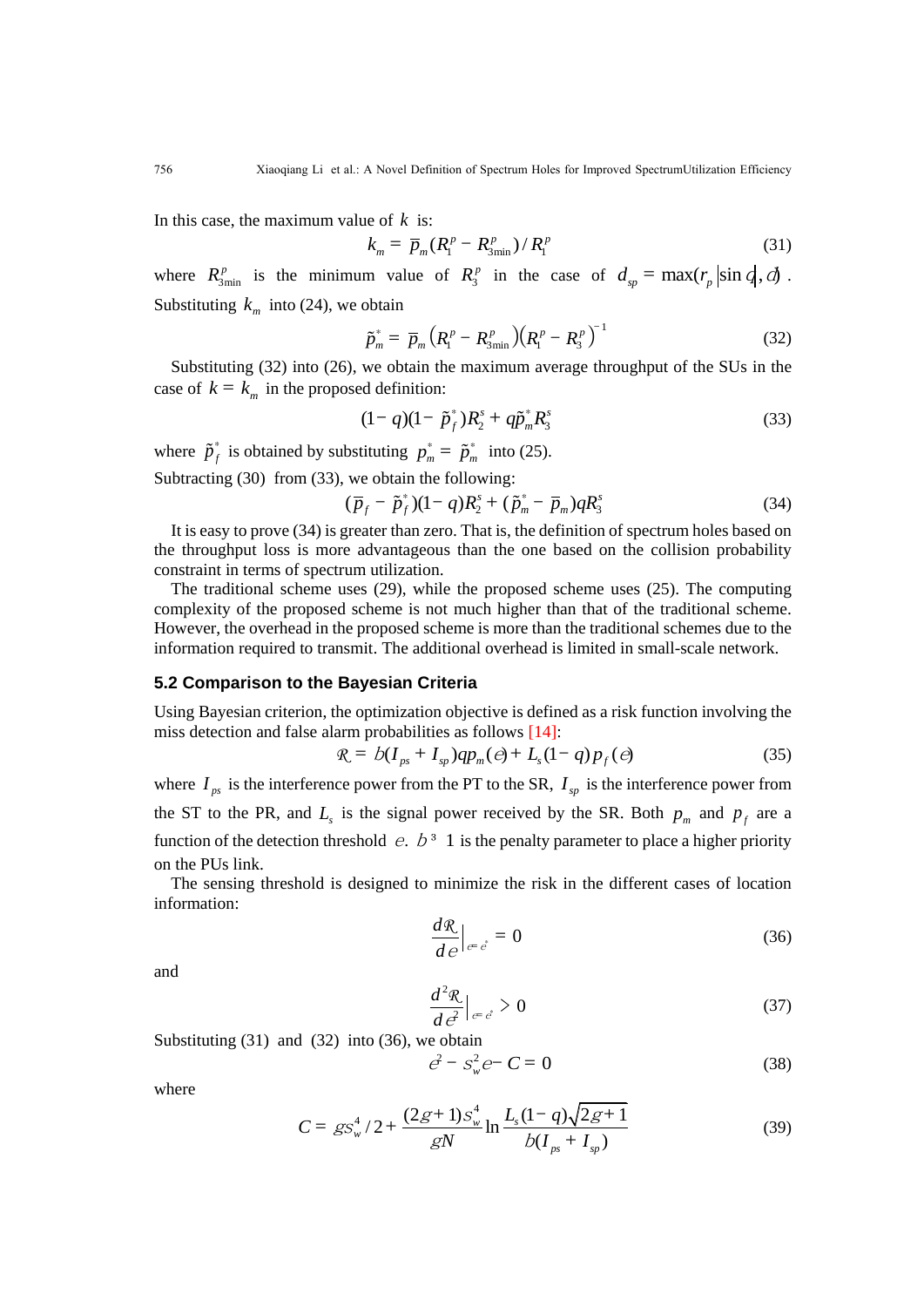KSII TRANSACTIONS ON INTERNET AND INFORMATION SYSTEMS VOL. 8, NO. 3 Mar. 2014 757 Copyright ⓒ 2014 KSII

We obtain the optimal detection threshold:  
\n
$$
e^* = \begin{cases}\n\frac{1}{2} \left( S_w^2 + \sqrt{S_w^4 + 4C} \right) & S_w^4 + 4C ? & 0 \\
\frac{1}{2} \left( S_w^2 + \sqrt{S_w^4 + 4C} \right) & S_w^4 + 4C < 0 \\
\frac{1}{2} \left( S_w^2 + \sqrt{S_w^4 + 4C} \right) & S_w^4 + 4C < 0\n\end{cases}
$$
\n(40)

Substituting  $\vec{e}$  into (7) and (8), we obtain  $p_m(\vec{e})$  and  $p_f(\vec{e})$ . From (17), we obtain the optimal throughput of the SUs.

The traditional scheme uses (40), while the proposed scheme uses (25). The computing complexity of the proposed scheme is not much higher than the traditional scheme. Additionally, the overhead in the proposed scheme is nearly equivalent to the traditional schemes, as both needs to transmit more information.

### **6. Numerical Simulation and Analysis**

Numerical simulations in **Fig. 2**, **Fig. 3**, and **Fig. 4** were conducted using the conditions described in **Table 1**.

| <b>Parameter</b>   | <b>Physical Meaning</b>             | Value in Fig.    | Value in Fig.    | Value in Fig.    |
|--------------------|-------------------------------------|------------------|------------------|------------------|
|                    |                                     |                  | 3                |                  |
| N                  | the number of samples               | 20               | 20               | $10 - 160$       |
| r                  | distance from PT to ST              | $0.1 - 20m$      | 12m              | 13m              |
| q                  | the probability that the PUs occupy | 0.4              | $0.1 - 0.9$      | 0.4              |
|                    | the authorized spectrum band        |                  |                  |                  |
| $\boldsymbol{q}$   | angle between the communication     | $90^\circ$       | $90^\circ$       | $90^\circ$       |
|                    | direction from PT to PR and X-axis  |                  |                  |                  |
| f                  | angle between the communication     | $0^{\circ}$      | $0^{\circ}$      | $0^{\circ}$      |
|                    | direction from ST to SR and X-axis  |                  |                  |                  |
| $S_w^2$            | one-sided power spectral density    | 0.0001W/Hz       | $0.0001$ W/Hz    | 0.0001W/Hz       |
| $\partial$         | the pathloss exponent               | 4.2              | 4.2              | 4.2              |
| $\boldsymbol{P_p}$ | transmission power of PT            | 1W               | 1W               | 1W               |
| $r_p$              | communication distance of the PUs   | 8m               | 8 <sub>m</sub>   | 8 <sub>m</sub>   |
| $P_{s}$            | transmission power of ST            | 0.5W             | 0.5W             | 0.5W             |
| $r_{\rm s}$        | communication distance of the SUs   | 4m               | 4m               | 4m               |
| d                  | radius of protected region          | 0.1 <sub>m</sub> | 0.1 <sub>m</sub> | 0.1 <sub>m</sub> |

**Table 1.** the Parameters and Their Value in the Following Numerical Simulations

**Fig. 2** shows that the throughput of the SUs for different definitions varies with the distance, *r* . It is worth noting the selection of the throughput loss percentage of PUs, *k* . Let the penalty parameter  $b = 1$ . We obtain the optimal threshold  $\vec{e}^*$  from (40). We then obtain  $p_m(\vec{e}^*)$  and  $p_f$  ( $\dot{e}$ ) from (6) and (7). By substituting them into (17) we obtain the throughput of the SUs. At the same time, we calculate the throughput loss percentage *k* . With *r* varying from 0.1m to 20m, we select the maximum value of *k* as the throughput loss percentage. The throughput of the SUs is optimized as described in section 4.3, with the maximum value of  $k$ .  $\bar{p}_m$  is obtained from (31). The throughput of the SUs is optimized as described in section5.1 using  $\overline{p}_m$ .

**Fig. 2** shows that the throughput of the SUs for the proposed definition is greater than that of the definitions in  $[10]$  and  $[14]$ . As  $r$  increases, the advantage of the proposed definition is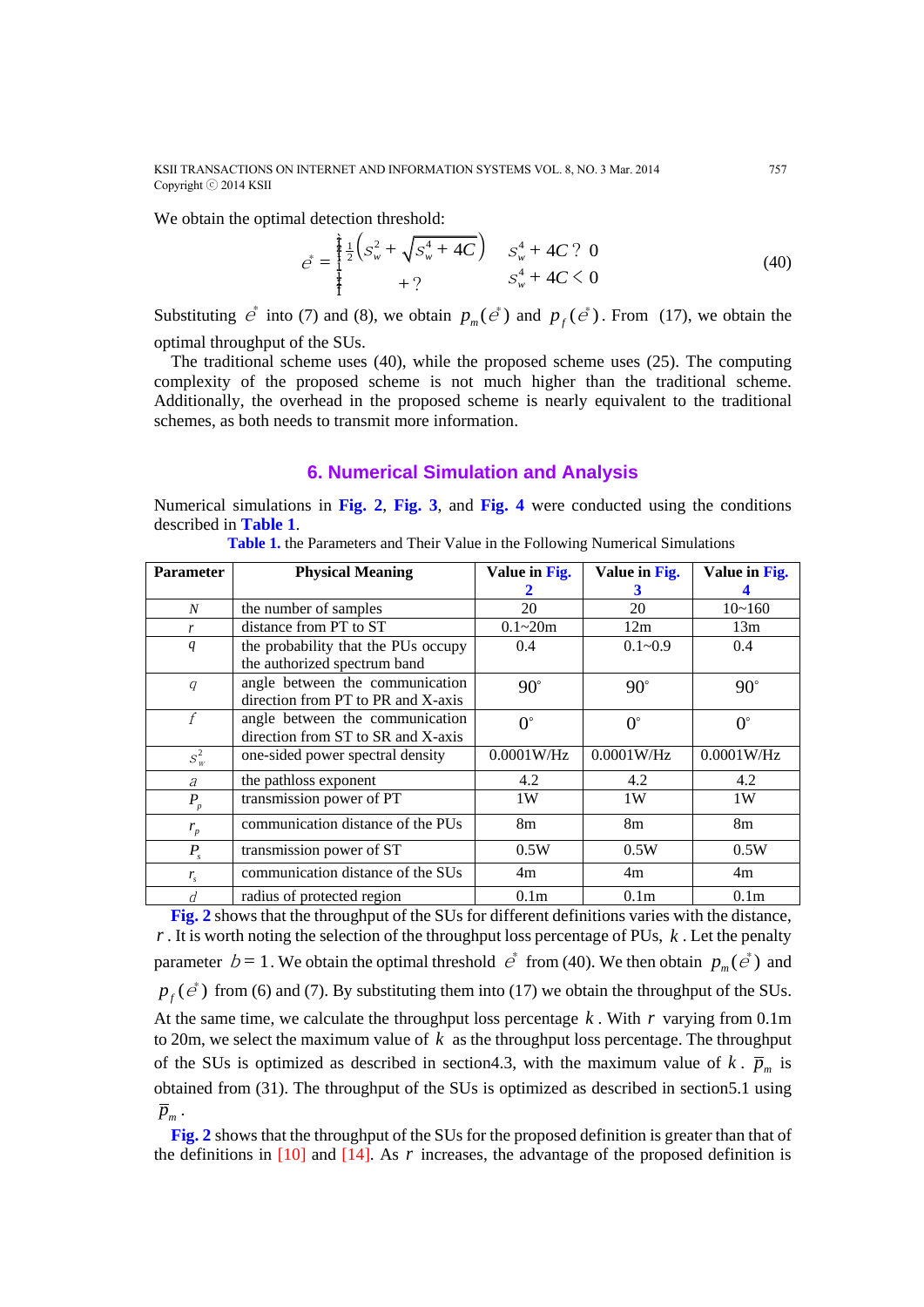more obvious compared to other definitions. This is because the definition in [10] is for temporal spectrum holes. However, as  $r$  increases, the SNR decreases. The false probability increases to satisfy the relatively small collision probability. As a result, the SUs lose spatial spectrum. When  $r > 10$ , the throughput sharply decreases. However, for the definition in [14] and the proposed definition, the SUs utilize both temporal and spatial spectrum holes. As *r* increases, the influence of ST on the PR decreases. We increase the collision probability  $P_3$ 

to utilize more spatial spectrum opportunity. There is obvious improvement in the throughput of the SUs. In  $[14]$ , the optimization objective is a risk function  $\Re$ , not the throughput of SUs. Therefore, compared with the Bayesian criterion, the throughput of the SUs increases significantly with the proposed definition.



**Fig. 2.** Throughput comparison of SUs



**Fig. 3.** Throughput comparison of SUs vs. *q*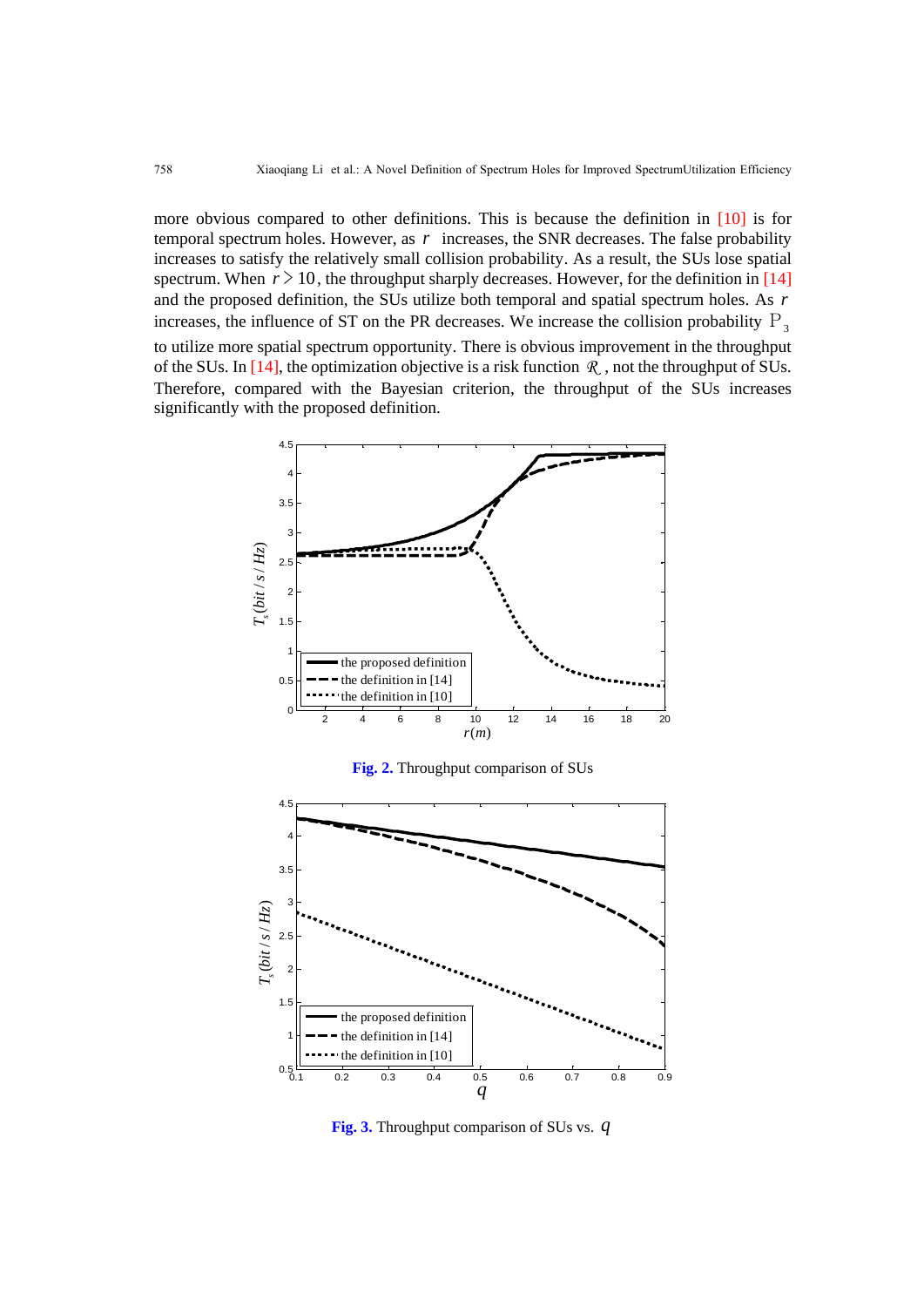**Fig. 3** shows the throughput of SUs for different definitions varies with the probability *q* .

As shown, the throughput of the SUs for all definitions decreases as  $q$  increases. This is because the increase in q results in less temporal spectrum holes for SUs to utilize. In this process, the throughput for the proposed definition decreases less than that of the other definitions. This is because, in the case of  $r = 12$ , the SUs mainly utilize spatial spectrum holes.

**Fig. 4** shows the throughput of SUs for different definitions with various numbers of samples  $N$ . It is shown that the throughput of the SUs for all definitions vary as  $N$  increases. For the proposed definition, it nearly remains unchanged. For the definition in [10], the throughput increases. However, for the definition in  $[14]$ , it decreases. This shows that the proposed definition is insensitive to sensing accuracy.



**Fig. 4**. Throughput comparison of SUs vs. *N*

# **7. Conclusion**

In this paper, throughput loss is used to indicate the impact of SUs on PUs. This specifies the definition of spectrum holes, and unifies the impact of SUs on PUs in the spatial-temporal spectrum holes. In a typical cognitive radio system, theoretical analysis and numerical simulations show that, when compared to previous definitions of spectrum holes, the proposed definition significantly improves the spectrum utilization, and is insensitive to sensing accuracy.

# **References**

- [1] Federal Commun. Comm., *Spectrum Policy Task Force Report*, Washington, DC, ET Docket No. 02-135, Nov. 2002. http://www.fcc.gov/sptf
- [2] M.Islam, C. Koh, S. Oh, X. Qing, Y. Lai, C. Wang, Y.-C. Liang, B. Toh, F. Chin, G. Tan, and W. Toh, "Spectrum survey in Singapore: Occupancy measurements and analysis," in *Proc. of 3rd Int. Conf. CROWNCOM*, pp. 1–7, May 2008.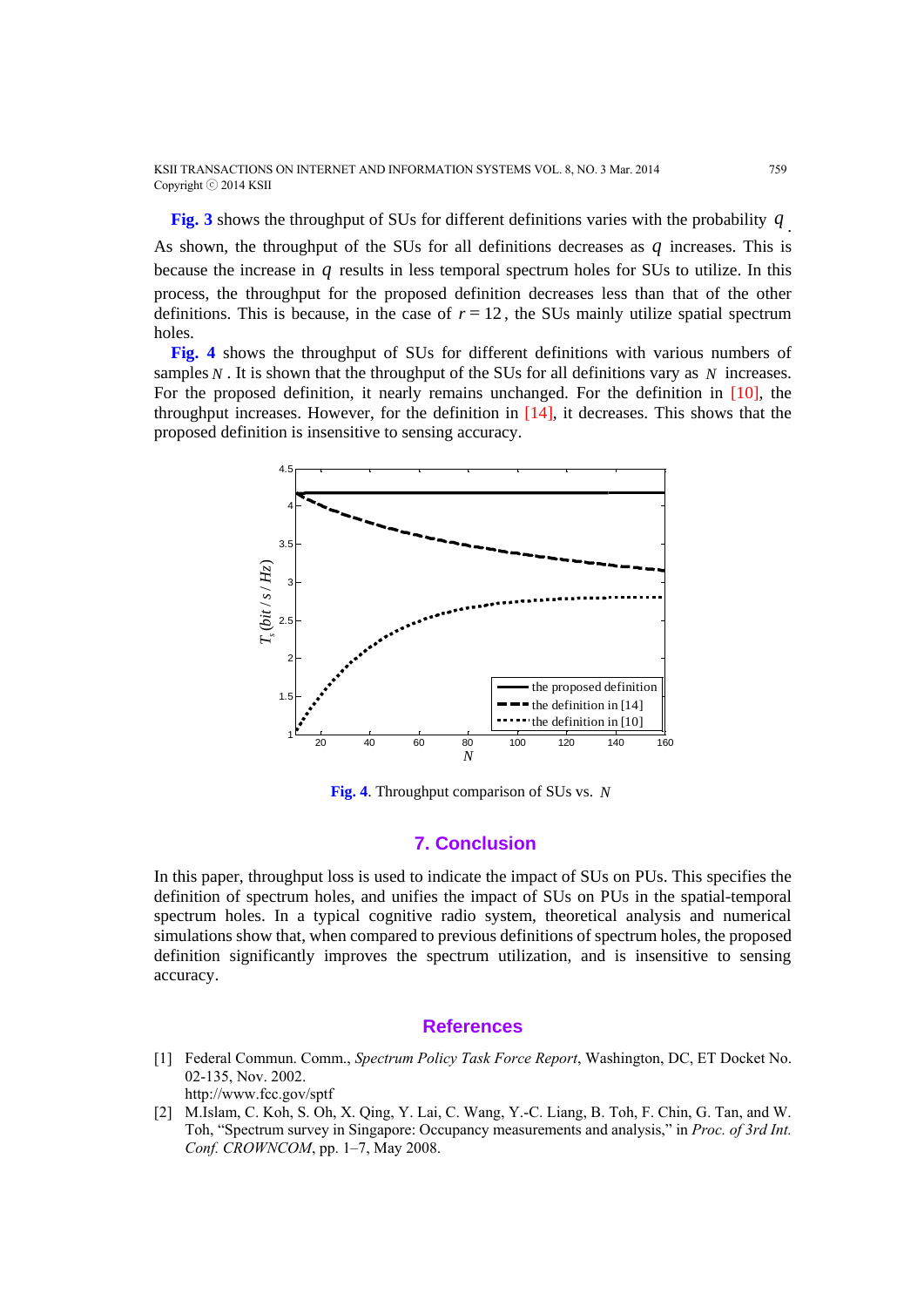http://www.pwtc.eee.ntu.edu.sg/News/Documents/Spectrum%20survey%20in%20Singapore\_%2 0Occupancy%20measurements%20and%20analyses.pdf

- [3] D. Datla, A. M. Wyglinski, G. J. Minden, "A spectrum surveying framework for dynamic spectrum access networks," *IEEE Trans. Veh. Technol.*, vol. 58, no. 8, pp. 4158–4168, Oct. 2009. <http://dx.doi.org/10.1109/TVT.2009.2021601>
- [4] Y.Xu, A. Anpalagan, Q.Wu, et al., "Decision-theoretic distributed channel selection for opportunistic spectrum access: Strategies, challenges and solutions," *IEEE Communications Surveys and Tutorials*, to be published. <http://dx.doi.org/10.1109/SURV.2013.030713.00189>
- [5] J. Mitola, G. Q. Maguire, "Cognitive radio: Making software radios more personal," *IEEE Pers. Commun.*, vol. 6, no. 4, pp. 13–18, Aug. 1999. <http://dx.doi.org/10.1109/98.788210>
- [6] J. Mitola, "Cognitive radio—An integrated agent architecture for software-defined radio," *Ph.D. dissertation, Roy. Inst. Technol.*, Stockholm, Sweden, May, 2000. http://web.it.kth.se/~maguire/jmitola/Mitola\_Dissertation8\_Integrated.pdf
- [7] Y.Xu, J. Wang, Q. Wu, et al, "Opportunistic spectrum access in cognitive radio networks: Global optimization using local interaction games," *IEEE Journal of Selected Topics in Signal Processing*, vol. 6, no. 2, pp. 180-194, 2012. <http://dx.doi.org/10.1109/JSTSP.2011.2176916>
- [8] Y.Xu, J. Wang, Q. Wu, et al, "Opportunistic spectrum access in unknown dynamic environment: A game-theoretic stochastic learning solution," *IEEE Transactions on Wireless Communications*, vol. 11, no. 4, pp. 1380-1391, 2012.
	- <http://dx.doi.org/10.1109/TWC.2012.020812.110025>
- [9] R. Tandra, M. Mishra, A. Sahai, "What is a spectrum hole and what does it take to recognize one?" *Proc. IEEE*, vol. 97, no. 5, pp. 824–848, May 2009. <http://dx.doi.org/10.1109/JPROC.2009.2015710>
- [10] G.Ding, Q.Wu, F.Song, et al, "Joint exploration and exploitation of spatial-temporal spectrum hole for cognitive vehicle radios," in *Proc. of IEEE ICSPCC. Conf.*, pp. 1-4, Sep. 2011. http://ieeexplore.ieee.org/xpls/abs\_all.jsp?arnumber=6061606
- [11] V. Mai, N. Devroye, V. Tarokh, "On the primary exclusive region of cognitive networks," *IEEE Transactions on Wireless Communications*, vol.8, pp. 3380-3385, 2009. <http://dx.doi.org/10.1109/TWC.2009.080454>
- [12] Q Wu, G Ding, J Wang, Y Yao, ["Spatial-temporal opportunity detection for spectrum](https://ieeexplore.ieee.org/xpl/articleDetails.jsp?tp=&arnumber=6409508&contentType=Early+Access+Articles&sortType%3Dasc_p_Sequence%26filter%3DAND(p_IS_Number%3A4656680)%26rowsPerPage%3D75) [heterogeneous cognitive radio networks: Two-dimensional sensing,"](https://ieeexplore.ieee.org/xpl/articleDetails.jsp?tp=&arnumber=6409508&contentType=Early+Access+Articles&sortType%3Dasc_p_Sequence%26filter%3DAND(p_IS_Number%3A4656680)%26rowsPerPage%3D75) *IEEE Transactions on Wireless Communications*, vol. 12, no.2, pp. 516-526, Feb. 2013. <http://dx.doi.org/10.1109/TWC.2012.122212.111638>
- [13] G Ding, J Wang, Q Wu, F Song, Y Chen, "Spectrum Sensing in Opportunity-Heterogeneous Cognitive Sensor Networks: How to Cooperate?" *IEEE Sensors Journal*, 2013. <http://dx.doi.org/10.1109/JSEN.2013.2264161>
- [14] P. Jia, M. Vu, T. Le-Ngoc. S.-C. Hong, and T. Basar, "Capacity-and Bayesian-based cognitive sensing with location side information," *IEEE Journal on Selected Areas in Communications*, vol. 29, pp. 276-289, Feb. 2011.
	- <http://dx.doi.org/10.1109/JSAC.2011.110202>
- [15] Z. Wei, Z. Feng, Q. Zhang, W. Li, "Three regions for space-time spectrum sensing and access in cognitive radio networks," *IEEE Global Communications Conference*, pp. 1283 - 1288, 2012. http://ieeexplore.ieee.org/xpls/abs\_all.jsp?arnumber=6503290
- [16] Y.-C. Liang, Y. Zeng, ECY Peh, and AT Hoang, "Sensing- Throughput Tradeoff for Cognitive Radio Networks," *IEEE Transactions on Wireless Communications*, vol. 7, pp. 1326 - 1337, Apr. 2008.

<http://dx.doi.org/10.1109/TWC.2008.060869>

[17] T. M. Cover and J. A. Thomas, *Elements of Information Theory*. New York: Wiley-Interscience, 1990.

[http://jpkc2010.nudt.edu.cn/xxlybmjc/jishuwenxian/wenxian/Elements%20%20of%20%20Infor](http://jpkc2010.nudt.edu.cn/xxlybmjc/jishuwenxian/wenxian/Elements%20%20of%20%20Information.PDF)